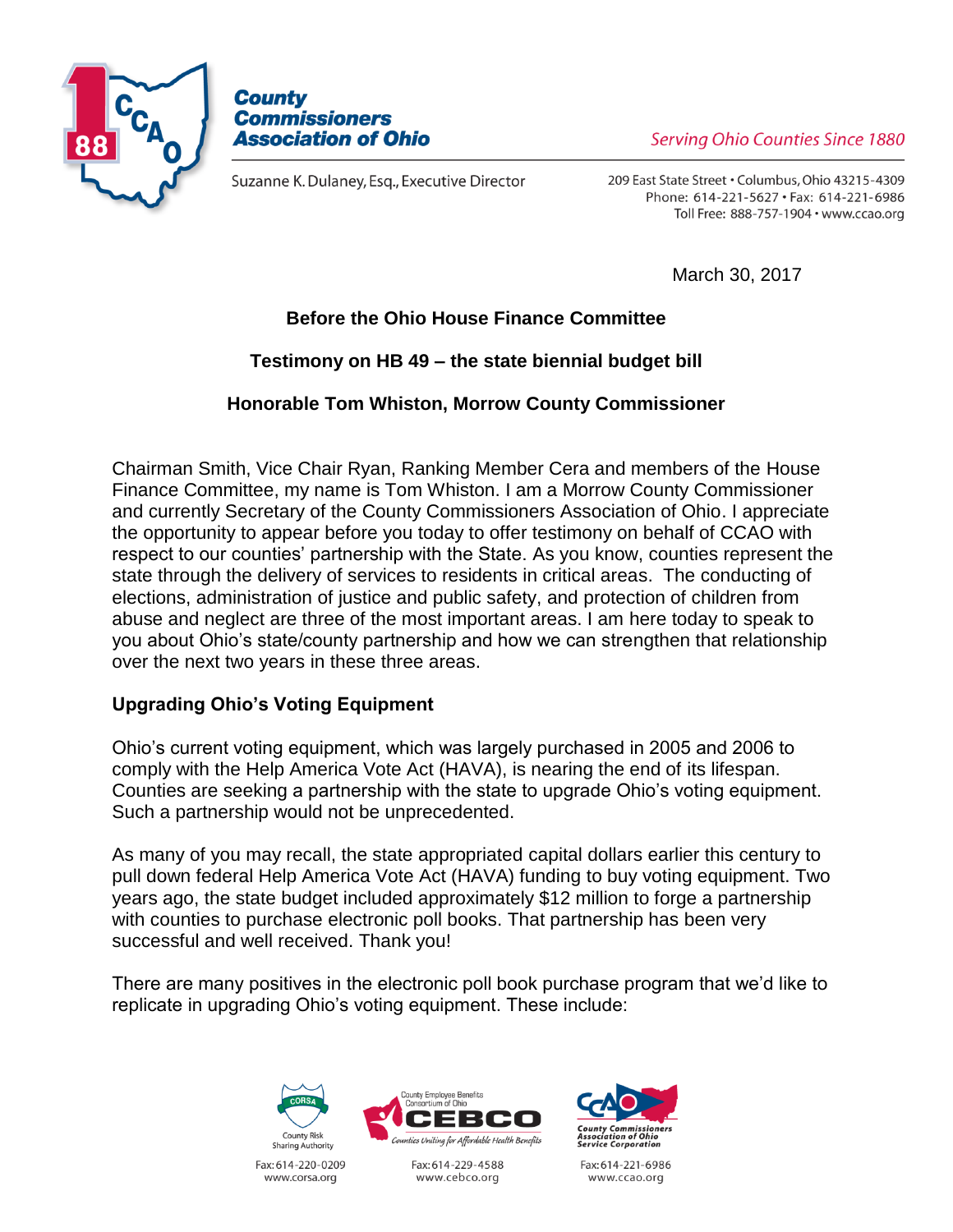- The state took the lead in targeting an 85 state/15 local percent split in purchase costs. In the end, the arrangement came out a little bit closer to 80/20; nonetheless, the partnership has been outstanding!
- The program allowed counties to secure equipment over a two-year window, and then be reimbursed by the state. This allowed counties to obtain the equipment in conjunction with their strategic and budgetary plans.
- The program also reimbursed counties that had acquired poll books before the program, so as not to penalize them for moving quicker.
- The program allowed boards of elections to select the poll books from state term pricing lists, thereby receiving some economy of scale benefit.

We'd be most appreciative if we could repeat this successful program with one exception. We have been working with our partners in the Ohio Association of Election Officials, the Secretary of State's office, and DAS to negotiate with vendors at the front end. We believe this will result in an even more efficient undertaking. Once that pricing information is released, we understand that the Secretary plans to issue a directive instructing the board of elections to work with their commissioners to develop a statement of intent as to what the county would like to purchase. Those figures will be returned to the SOS three weeks after the directive is issued. This effort will give all of us a handle on the statewide cost.

We fully realize that this is a multi-year effort to get ALL counties upgraded. We are seeking the following:

- Initial seed funding for the program in this year's operating budget.
- Language that would provide the details of this state/county purchase program.
- Clear statement of intent as to how the General Assembly hopes to fund the partnership going forward the next few years.

We understand the Administration is interested in utilizing capital dollars, perhaps in next year's capital budget bill. We appreciate a partnership with a blend of dollars—as capital dollars can help with purchasing going forward and operating dollars could help with reimbursement, just like the electronic poll book program, as well as for counties looking to lease equipment.

While the next presidential election is a few years away, we have counties that need to upgrade or purchase equipment now or in the near future. Therefore, if we could have some statewide plan or road map of which we are all aware, it would be most helpful and very constructive in moving forward.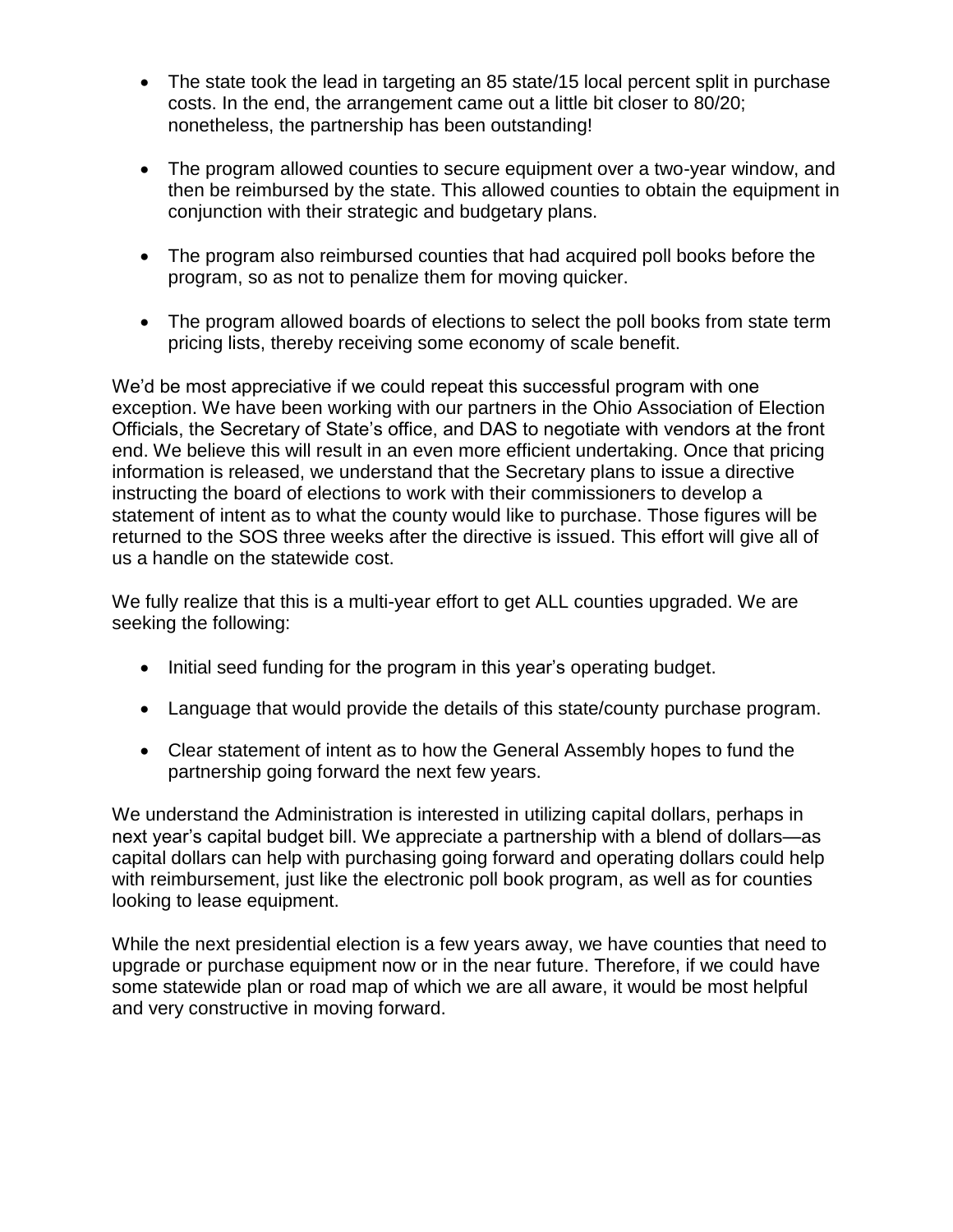#### **The Impacts of the Drug Epidemic upon our children and the management of our county jails**

## *Child Protection Services*

Opiate addiction has pushed the child protective system into a state of crisis and counties desperately need more resources in order to care for the children who are coming into our care.

- Counties have seen a 20% jump in placement costs since 2010 with no new investment from the state.
- The children who are entering our care have experienced a higher level of trauma, leading to more intensive needs and longer placements.
- Opiate cases also tend to be extremely traumatic for our child protective caseworkers. We are now facing a workforce shortage due to higher than normal turnover, placing even more pressure on this system.

CCAO supports an additional investment of \$30M per year in the state child protection allocation - \$20M to return us to pre-recession funding levels and an additional \$10M to help manage the increased costs caused by the opiate epidemic. The flexibility of these dollars will help us recruit and support kin, foster care and adoptive families, address the rising costs of child placement and retain our most valuable asset – our case workers who are on the front lines everyday protecting Ohio's children.

#### *County Jail Administration*

The continued incarceration of mentally ill and addicted individuals in county jails places an undue burden of risk and of cost upon these facilities and is clearly outside the purpose for county jails. Jail employees are not trained to manage or treat individuals suffering from mental illness or addiction. This population is at high risk for injuring themselves or others.

Three programs have been outlined by CCAO, Buckeye State Sheriffs Association and the behavioral health community that are specifically designed to assist county jails in managing and caring for the mentally ill and addicted population. We ask that these programs be developed and funded in HB 49 which would:

 Provide direct treatment and counseling services in the county jail through a program managed by the local county behavioral health boards. This program will provide a continuity of care for mental health and addiction services that are so critical for many of the individuals incarcerated in our jails.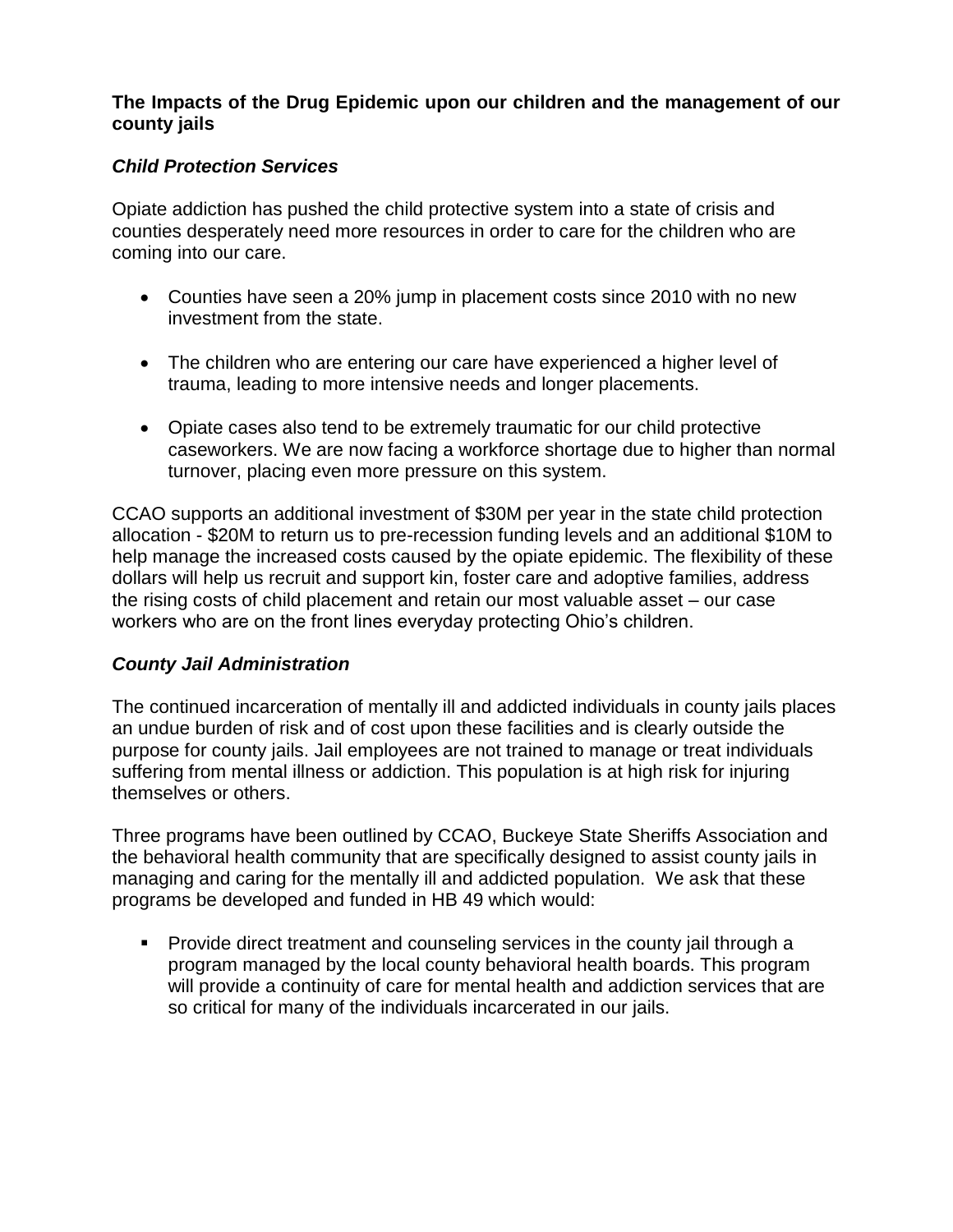- Establish a state-wide behavioral health triage program that provides regional centers that law enforcement can take individuals to who have been taken into custody or are incarcerated which:
	- o Serve as a drop-off center and provide crisis beds for crisis intervention
	- o Conduct immediate forensic evaluations
	- o Manage detoxification
- **Provide reimbursement to the counties for the psychotropic drugs prescribed for** county jail inmates

#### **DRC's proposed Targeting Community Alternatives to Prison (T-CAP) program – placing Felony 5 Offenders in the community rather than prison**

While CCAO believes that this program has merit as a best practice, it does not receive our support at this time for the following reasons:

- The disposition and rehabilitation of felony offenders is the responsibility of the state. This program would result in a major paradigm shift transferring that responsibility to the counties. We recommend that this matter be addressed in separate legislation where it can be substantially debated apart from state budget deliberations.
- The state's offer of \$ 32/33 per day in financial assistance is significantly insufficient for the counties. This subsidy would not come close to covering the county's cost. The program becomes an unfunded mandate burdening the county with additional expenses beyond their current budget obligations.
- In many parts of the state there is no infrastructure in place to provide the rehabilitation, treatment and security services required for the program. This applies to counseling, probation and administrative staff; community housing and jail space; and equipment to effectively monitor probation/sentence compliance.
- The program becomes mandatory after one year beginning in July 2018. Even the counties that have the resources necessary to manage the program indicate that it is a practical impossibility for them to plan, identify contractors, start up, and begin to manage this program in 12 months.

As you discuss the priorities for Ohio's 2018/2019 operating budget, CCAO believes it is essential for the General Assembly to address these issues in order to preserve, protect and strengthen our important partnership – a partnership which contributes to Ohio's quality of life and overall success of our citizens.

Attached to my testimony you will find an outline of several other issues CCAO is concerned about and urges you to address during your budget deliberations. Thank you for the opportunity to testify today and I would be happy to answer any questions that you may have.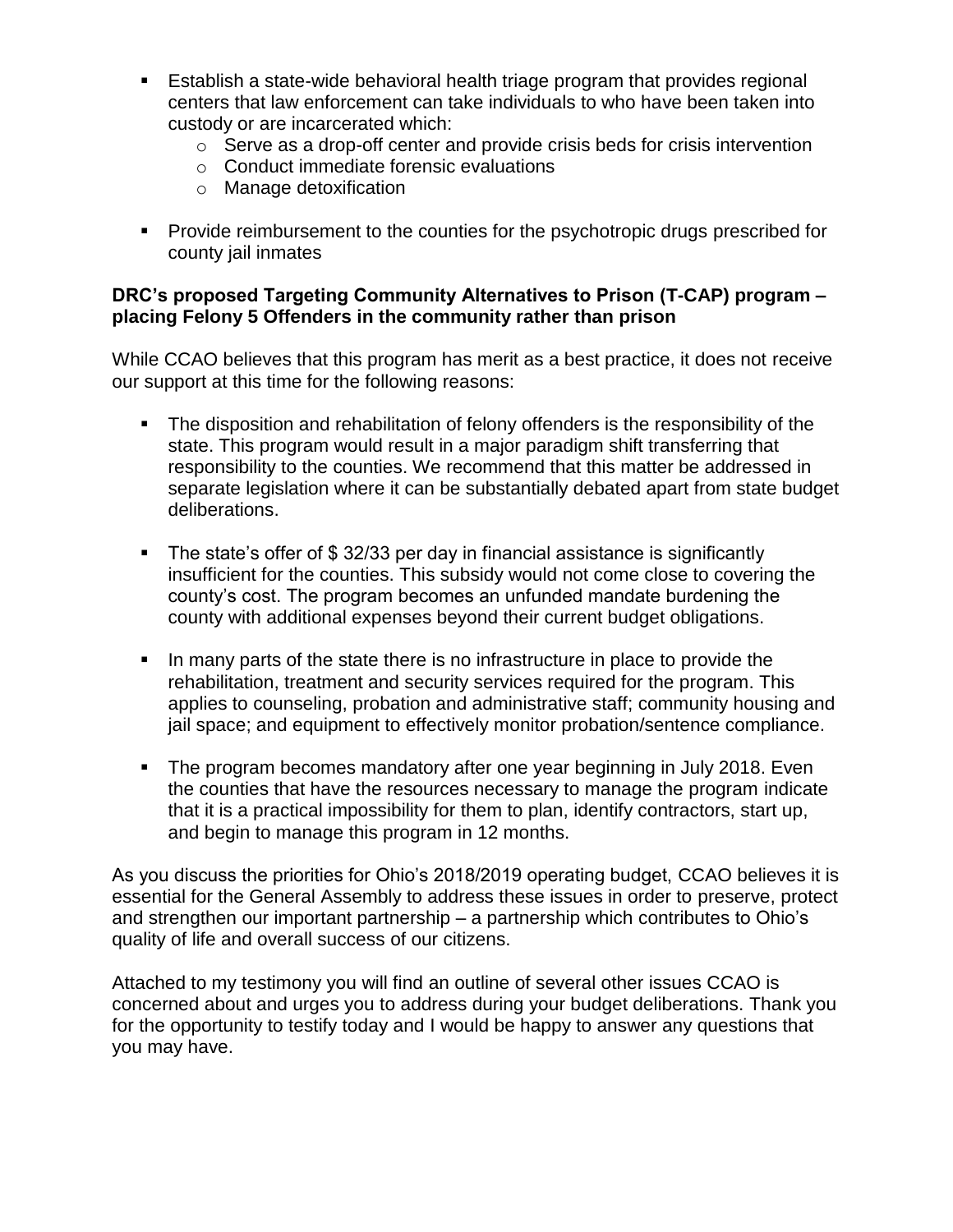#### **Ohio House Finance Committee**

## **HB 49 – the state biennial budget bill**

# **COUNTY COMMISSIONERS ASSOCIATION OF OHIO**

#### **Items contained in the Governor's proposed budget which CCAO asks the House to consider during its budget deliberations**

- **Adult protective services (APS)** The state should increase its investment in APS to cover at least one full time APS caseworker per county. An additional \$3.12M added to the current appropriation of \$2.6M would give each county \$65,000 to accomplish that goal. An additional \$10M, made up of \$3.12M for full time caseworkers and the remainder to be distributed by formula for protective services, would give us the resources to build out the infrastructure needed to address our growing APS needs.
- **Increase Funding for Ohio State University Extension -** CCAO supports increasing funding for OSU Extension given the many benefits Ohioans receive from OSU Extension. Two examples of outstanding programs provided by extension include the 4H program which currently trains approximately 250,000 youth across Ohio, and OSU Extension research and education to address water quality concerns. The as introduced version of the budget reduced OSU extension funding compared with the current biennium. CCAO supports increases in the budget for the next biennium to maintain these quality programs.
- **Funding for Soil and Water Conservation Districts –** Currently, county and other local appropriations provide \$14.4 million per year for Soil and Water Conservation Districts while the proposed state match is only \$10.28 million, a historically low level of match at \$.71 per local dollar invested. The state needs to increase funding for soil and water conservation districts to something closer to the historical averages of 90 cents on the dollar for each local dollar invested. Soil and Water conservation districts provide valuable assistance with respect to storm water management, flood prevention, ditch maintenance, stream flow improvements and citizen drainage issues both in rural and urban areas.
- **Bureau for medically handicapped children (BCMH)** We disagree with the misplaced mandate that allows the Department of Health to require counties to withhold inside millage in order to pay for BCMH. Current language in HB 49 proposes to move the BCMH program to the Department of Medicaid, eventually eliminating the need for county resources to support the program. We support